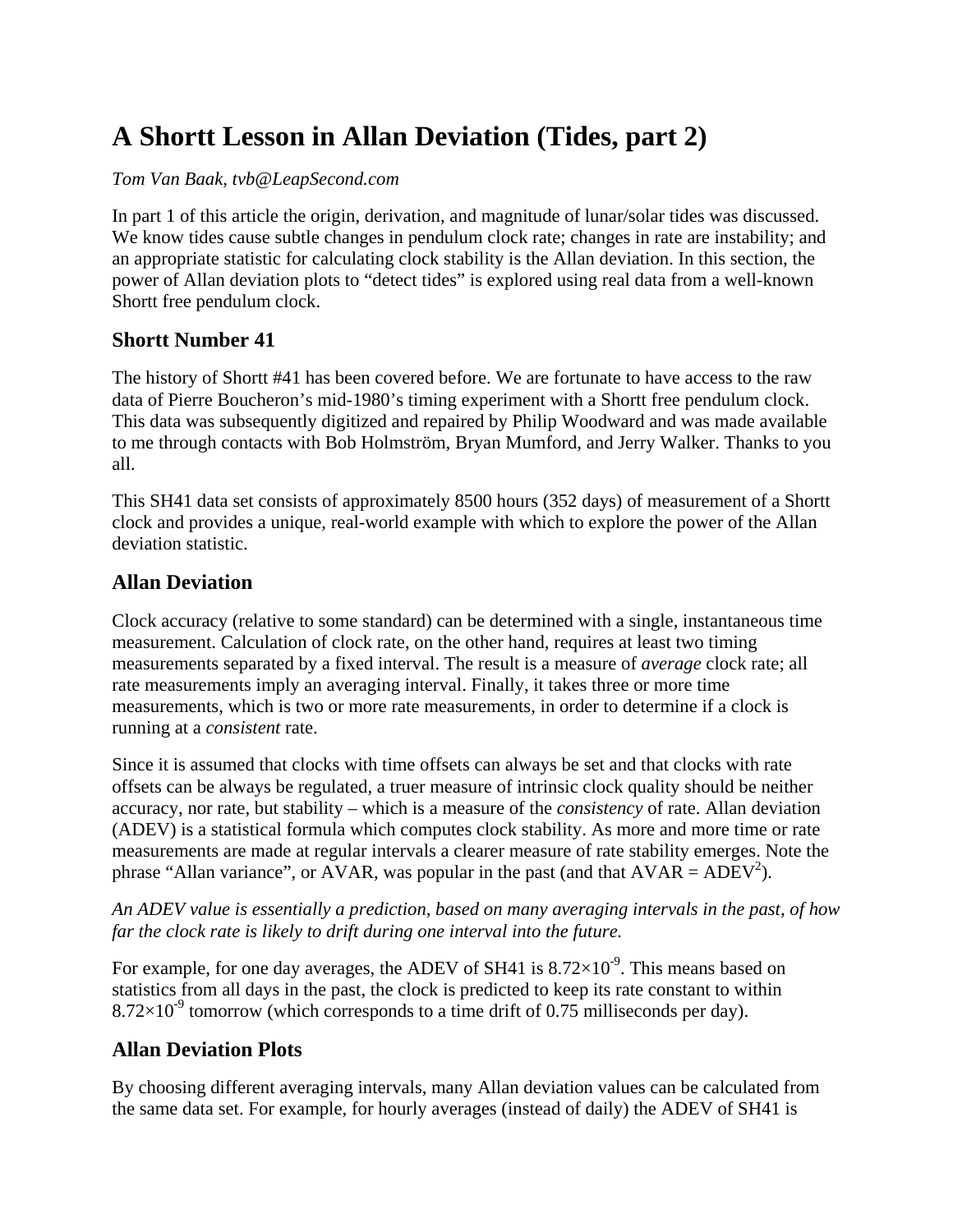$5.32\times10^{-8}$ . Even one or two point calculations like these are sufficient to compare the stabilities of one clock with another.

But individual numbers alone do make full use of all the information available. ADEV is a more powerful tool when a single plot is made with points of many different averaging times (often called *tau*). It is conventional to make a log-log plot where the x-axis is the averaging time (tau) and the y-axis is the calculated relative stability (sigma); a so-called *sigma-tau* plot.

When this is done to its fullest an amazing and sometimes bewildering arrangement of lines and slopes and bumps are visible. A slight increase or decrease in stability may occur as averaging time gets shorter or longer. It is this set of upward, downward, flat, or curvy patterns where a log-log Allan deviation plot can act like a diagnostic "X-ray", revealing the internal workings of a clock.

We will now look into **five factors** in the creation of an ADEV plot and see what lessons it provides to those of us who wish to "see tides" in our pendulum clocks. For ease of comparison, all of the plots below use the same scale: tau (x-axis) spanning decades of averaging time from  $10<sup>3</sup>$  to  $10<sup>8</sup>$  seconds (less than an hour to more than a year) and sigma (y-axis) spanning decades of relative stability from  $10^{-6}$  to  $10^{-10}$ .

## **1. Sampling interval**

There is no rule which states how often you have to take data from a pendulum clock. For a standard seconds pendulum one could make a measurement as often as every second or two. For a long-term experiment it might be more convenient to record a measurement only every minute, hour, or even once a day. What effect would this decision have on detecting tides?

A plot like *figure 1d* is our goal. Without further explanation here, the bumps in the first half of the ADEV plot corresponds to the effect of lunar/solar tides. Not all ADEV plots reveal tides as well as this. Why?

The ADEV plot in *figure 1a* was made from selecting **daily** samples from SH41. Notice that no points are present for averaging times less than 1 day: with one sample per day, one can only calculate ADEV for multiples of one day. By contrast the plot in *figure 1b* was made from **hourly** SH41 samples, and so there are points on the graph for multiples of one hour.

One cannot obtain stability statistics for averaging times less than the sampling interval. Tides mostly perturb stability for averaging intervals of a couple of hours to a couple of days. Thus one cannot adequately detect tides if one does not have hourly (or shorter) samples.

*We observe that daily samples completely hide the effect of tides; one must take samples at least once an hour if the goal to observe the effect of tides on clock performance.* 

# **2. Calculation interval**

Although the standard Allan deviation formula is quite simple, there are useful variations. In *figure 1b* the averaging times calculated are 1 hour, 2 hours, 4 hours, and 8 hours, etc. This is convenient in many cases since a few calculations cover an exponential range of tau. Going up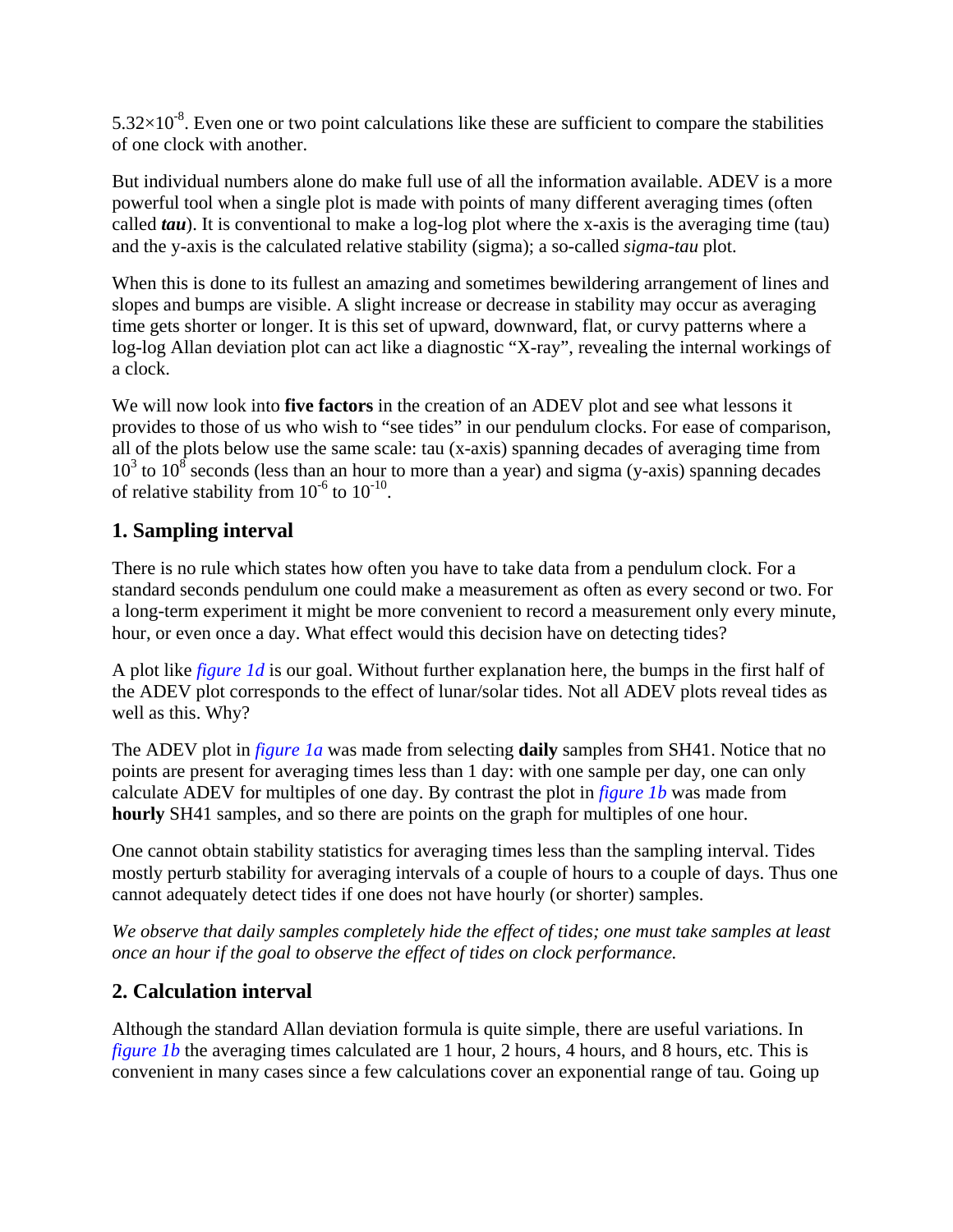by factors of two is an octave scale. One can also go up by decades: 1, 10, 100, 1000, etc. Or a combination as in: 1, 2, 4; 10, 20, 40; 100, 200, 400, etc. All these are commonly used.

But if one uses modern computing power to compute ADEV for *every possible* integer hourly interval starting from 1 hour the plot looks quite different as seen in *figure 1c*. This calculation computes *all tau* instead of a small logarithmic subset of tau and the result is that the plot reveals more structure of the tides.

*We observe that ADEV plots convey much more information if calculations are performed for all tau rather than just some tau. The extra computation is worth the effort if the goal is to detect the influence of tides on a pendulum clock.*



*Figure 1c – all tau* Figure 1d – overlapping

## **3. Overlapping calculations**

A third trick to further clarify the influence of tides in an ADEV plot is to use overlapping samples rather than contiguous samples. For example, to calculate the ADEV for tau 1 day one simply needs to use hourly points that are one day apart; noon to noon to noon, etc. But the points 1PM to 1PM to 1PM are also one day apart, as well as 3AM to 3AM to 3AM. If one includes *all* possible pairs that are 24 hours apart, then the total number of elements in the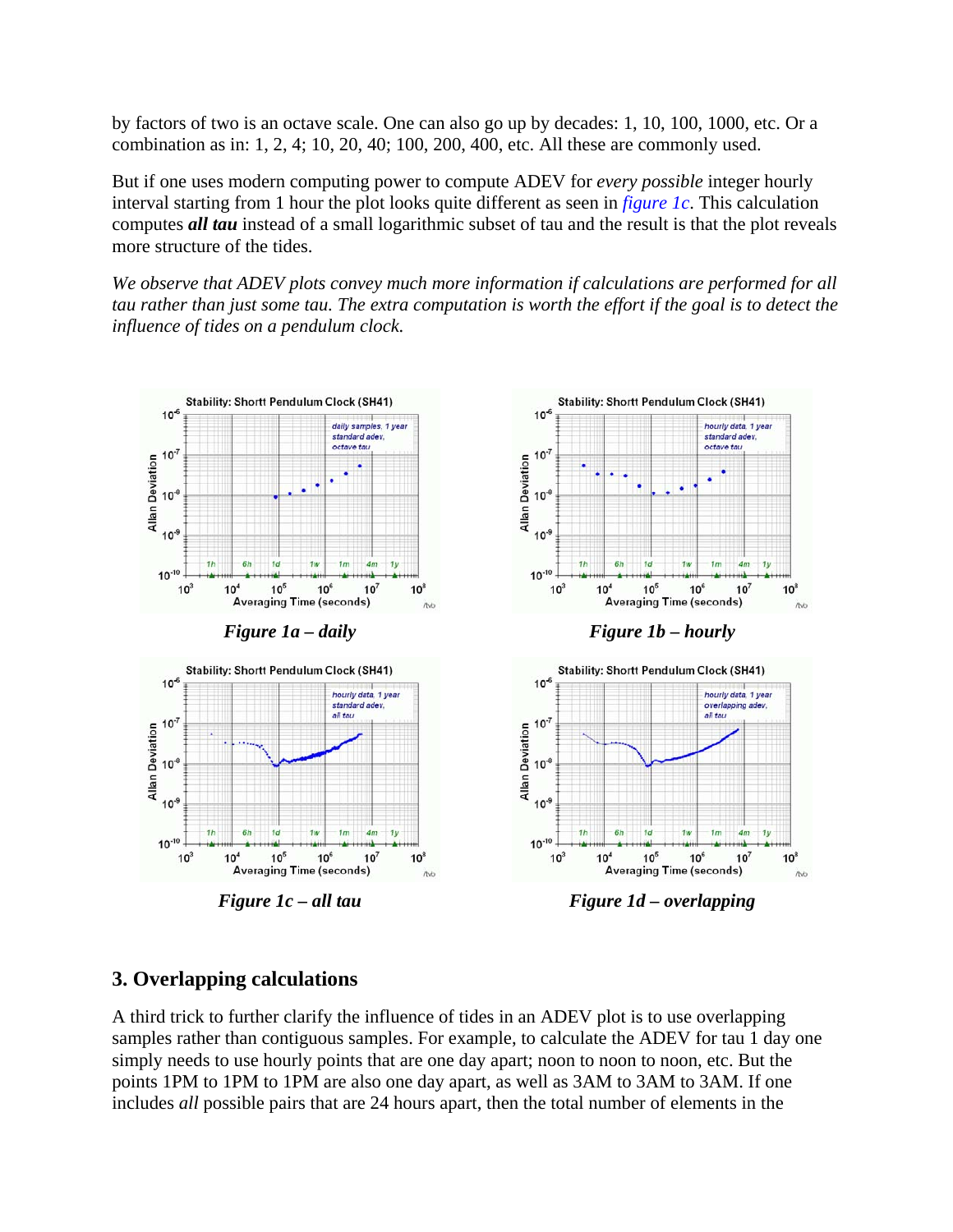statistic increases by about a factor of 24. The result is less uncertainly in the statistic, a better signal/noise ratio.

In *figure 1d*, an overlapping ADEV calculation gives a cleaner line, with more detail.

*In summary, several calculation techniques can be combined to produce the best Allan deviation plot and maximize the evidence of tidal influence on clock stability. Use of hourly rather than daily data is mandatory. The combined use of all-tau calculations and overlapping intervals produces remarkably clear plots.*



*Figure 2c – 30 days Figure 2d – only 5 days* 

### **4. Length of data set**

When we use a voltmeter we expect an instant reading. If we use a thermometer we know we might have to wait for the temperature to settle. But when we measure a pendulum clock we think we need weeks, months, even years of data. Is this assumption correct?

The ADEV plot in *figure 2a* is made from almost a full year of SH41 data. By contrast, *figure 2b* is from the first 90 days only. Notice that stability points for larger tau are missing. But notice also that all points for shorter tau are identical, in spite of much less raw data.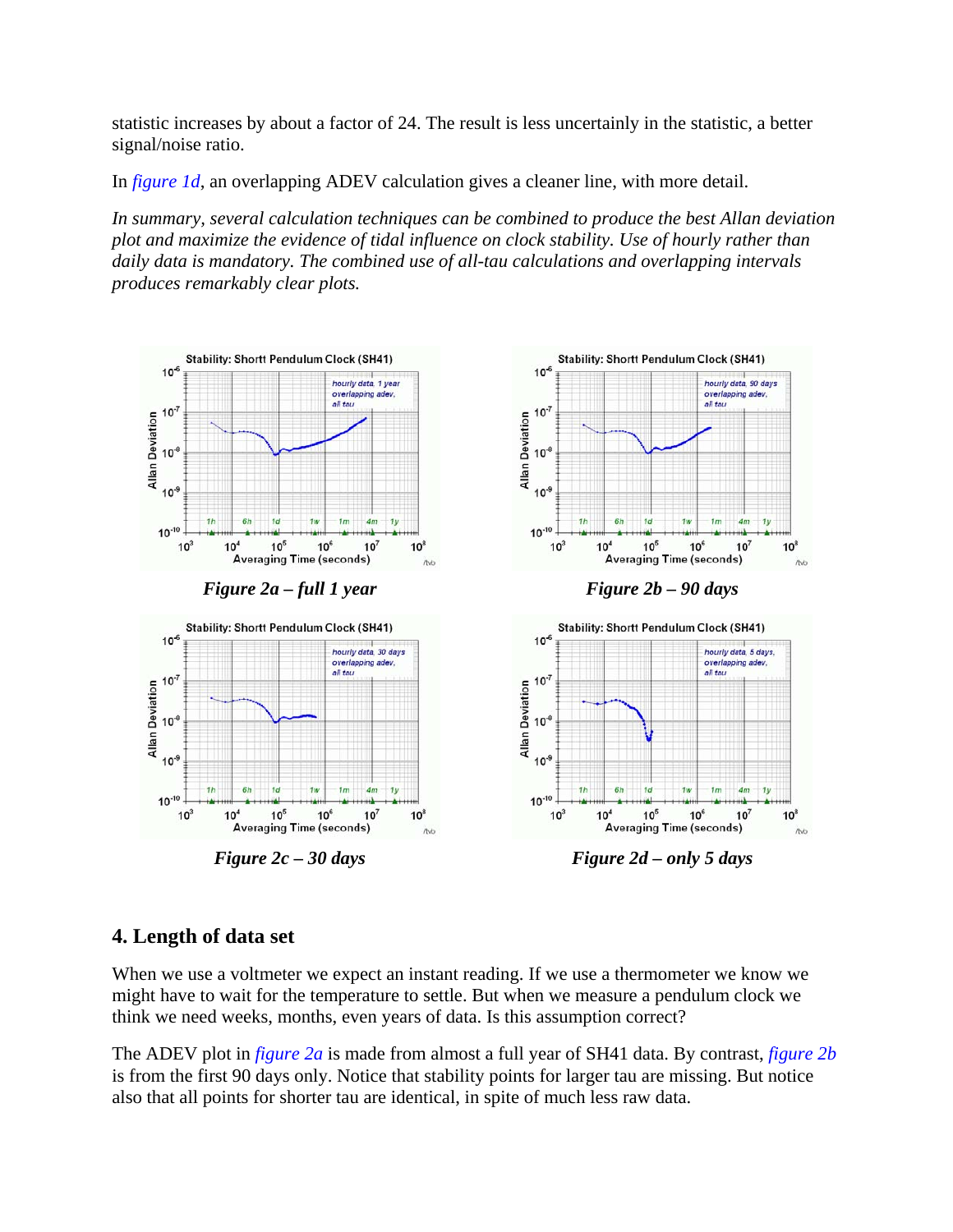Similarly, *figure 2c* is made from 30 days of data. And finally, *figure 2d* is made from just the first 5 days (120 hours) of the SH41 data set. The number of points plotted on the right side of the plot (longer averaging times) is dependent on the length of the data set used. But it is also instructive to see that the shape of the ADEV plot on the left (shorter averaging times) is quite immune to the length of the data set.

There seems to be an expectation that one must collect a massive amount of data in order to obtain precise results. But ADEV calculations can show if a clock is stable enough to detect tides in a matter of days. One does not need weeks or months or years of data.

*The length of the data set has more to do with how far to the right an ADEV plot extends (long tau) than it does with how an ADEV plot looks on the left (short tau). This is expected when we think about it. And it implies seeing tides is not something that requires extended run times.*



*Figure 3c – 3 digits Figure 3d – just 2 digits* 

#### **5. Measurement resolution**

Lastly, we look into the nature of the raw data itself. Allan deviation is based on periodically spaced time error measurements between the clock being tested and some reference clock. How accurate or how precise do these measurements need to be? Is it important?